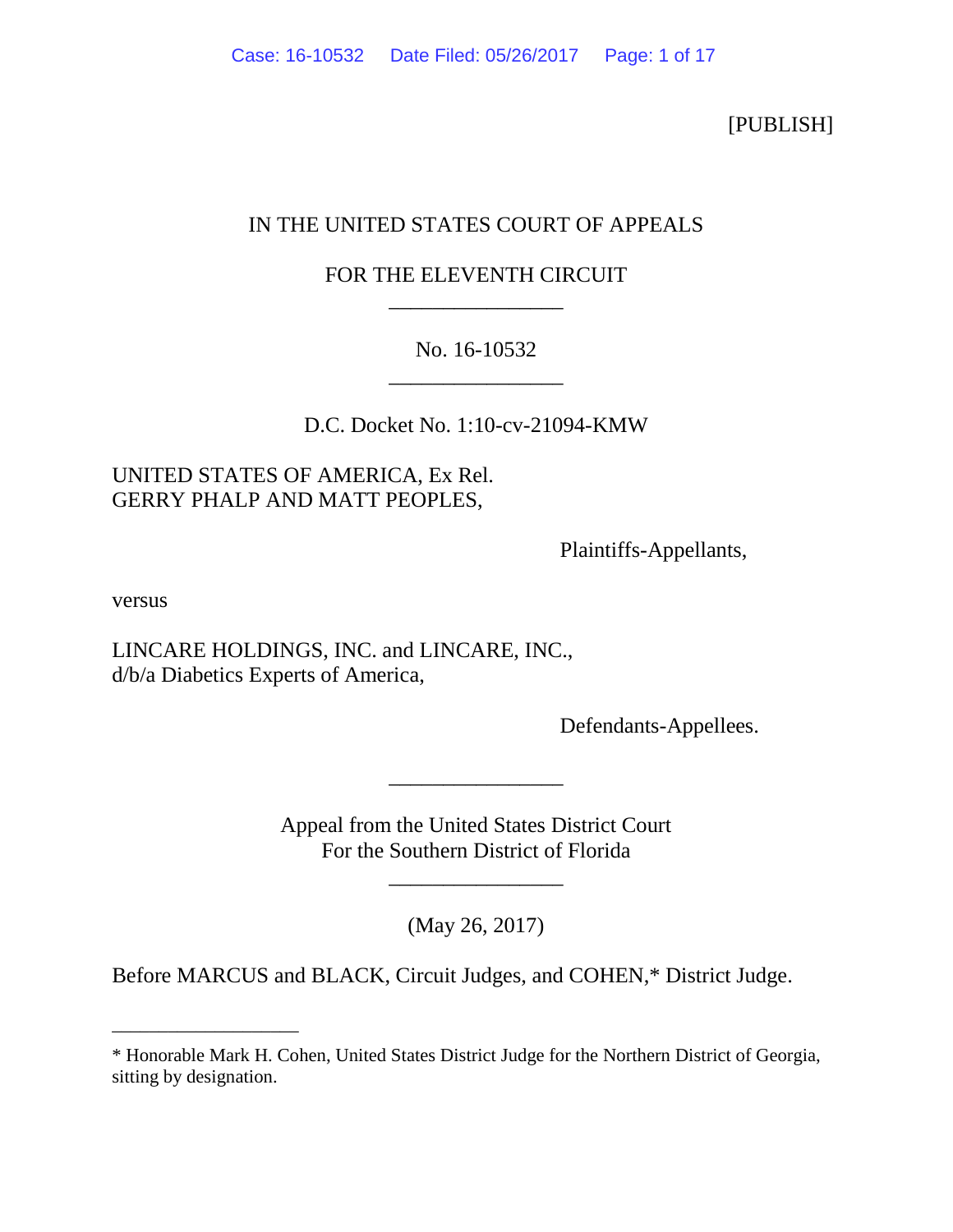COHEN, District Judge:

Plaintiffs Gerry Phalp and Matt Peoples (collectively "Relators") brought a *qui tam* action pursuant to the False Claims Act, 31 U.S.C. §§ 3729-3733 ("FCA"), alleging that Defendants submitted claims to Medicare without adequate authorization from the relevant Medicare beneficiaries and claims that were the product of unsolicited telemarketing calls to Medicare beneficiaries. Relators appeal summary judgments granted to Defendants with respect to each issue.

We affirm the district court with one modification. Although the district court applied an erroneous scienter standard, the evidence proffered by Relators as to Defendants' state of mind with respect to the assignment of benefits forms was insufficient to survive summary judgment under the proper standard. The district court did not err in granting summary judgment on Relators' claims that Defendants violated Medicare's unsolicited telephone contact rules.

#### **I. BACKGROUND**

#### **A. Facts**

Relators are former salespersons for Lincare, Inc. ("Lincare"), which does business as Diabetic Experts of America ("Diabetic Experts"). Defendants are Relators' former employer and related entities. Lincare supplies Medicare patients suffering from chronic obstructive pulmonary disease with oxygen, respiratory, and other therapy services. Diabetic Experts is a fictional name Lincare registered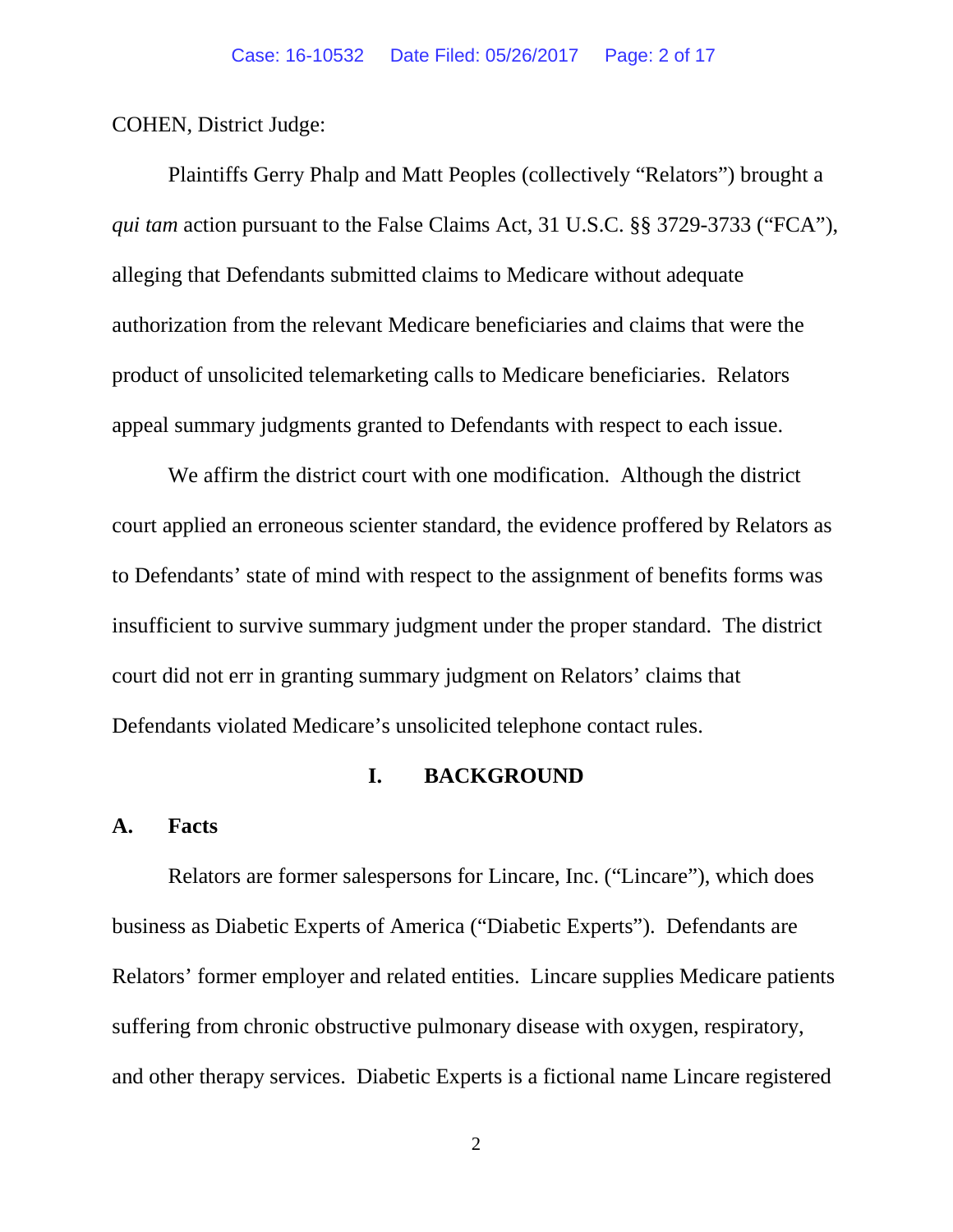in 2004 to sell diabetic-testing supplies.<sup>[1](#page-2-0)</sup> Lincare Holdings, Inc. ("Holdings") is a holding company for its wholly-owned subsidiary, Lincare, Inc., and other subsidiaries. Additionally, Holdings supports the information systems of Lincare and Diabetic Experts by providing, among other things, a database which contains the telephone numbers for Diabetic Experts' customers.

During the relevant time period, Diabetic Experts was in the practice of supplying Medicare patients with diabetic-testing supplies. Specifically, Diabetic Experts would place calls to individuals to whom Lincare previously had provided Medicare-covered items related to chronic obstructive pulmonary disease. Diabetic Experts would offer these individuals a free diabetic-testing monitor and sell them diabetic-testing supplies, including blood-testing strips. $2$  After selling diabetic-testing strips to these individuals, Diabetic Experts would submit claims to Medicare using authorizations, or assignments of benefits ("AOBs"), previously provided by the Medicare beneficiaries to Lincare in connection with Lincare's provision of items related to chronic obstructive pulmonary disease. Diabetic Experts did not obtain AOBs that were specifically related to diabetic testing

<span id="page-2-0"></span><sup>&</sup>lt;sup>1</sup> The district court concluded that Lincare and Diabetic Experts are a single supplier for the purposes of the Medicare statutes, regulations, and supplier standards at issue. This ruling is not contested on appeal.

<span id="page-2-1"></span> $2\degree$  The district court's finding that a Medicare beneficiary is unable to reuse the blood-testing strips is not contested on appeal.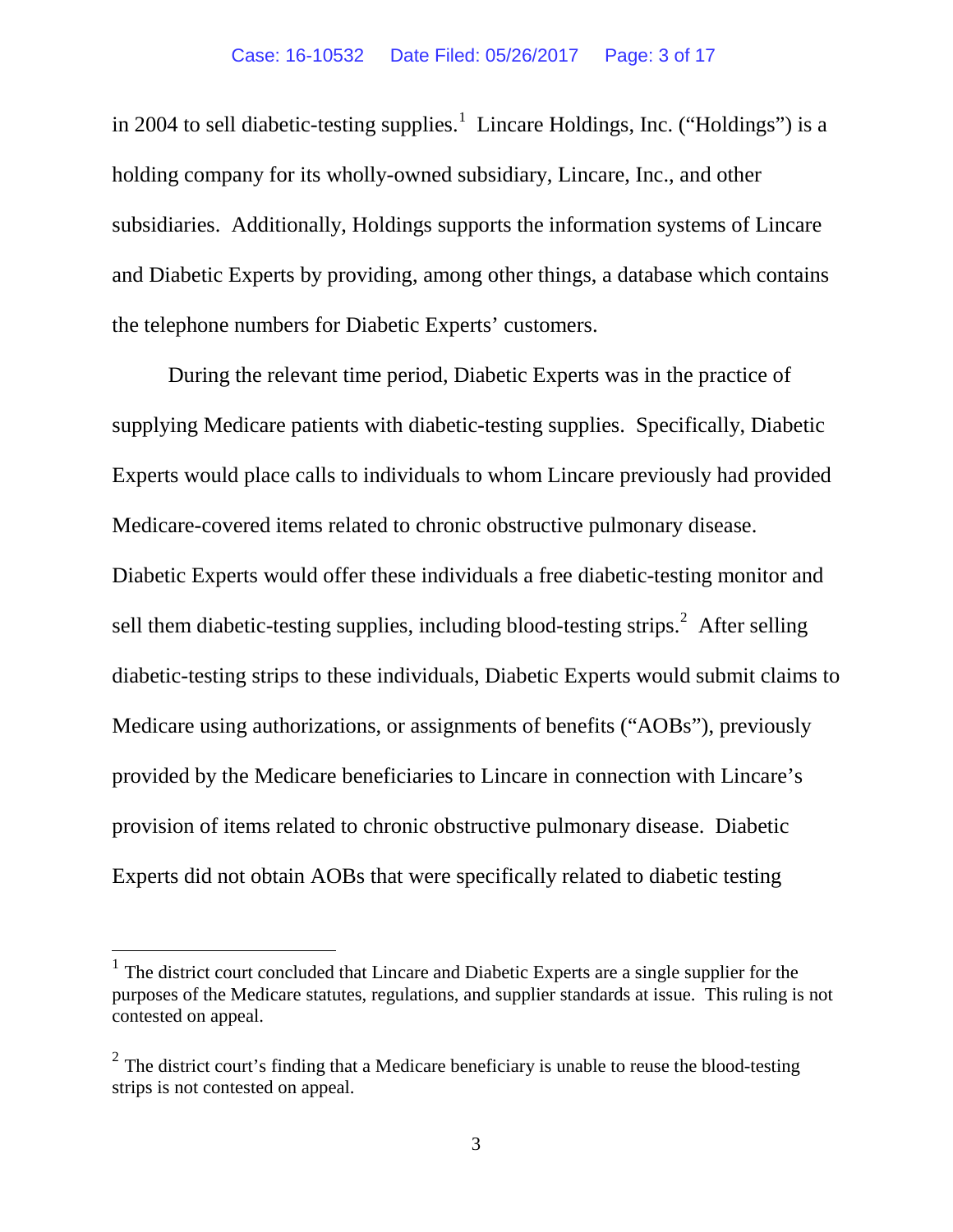supplies. Instead, Diabetic Experts submitted the AOBs given to Lincare that were generic in nature and provided that the Medicare beneficiaries agreed: (1) to rent or purchase "certain medical equipment, products, supplies, prescription drugs and/or associated services" from "Lincare and its affiliates;" (2) that Lincare would provide "HME [home medical equipment] and Supplies" or "DME [durable medical equipment];" and (3) to assign Medicare benefits to Lincare.

#### **B. Procedural Background**

Relators alleged in their Second Amended Complaint ("Complaint") that Defendants violated the FCA by submitting reimbursement claims to Medicare that were non-compliant with Medicare regulations in two respects: (1) the reimbursement claims submitted by Defendants were based upon improper generic authorizations given to Lincare in connection with the provision of items related to chronic obstructive pulmonary disease and failed to include a new authorization when Defendants requested reimbursement for diabetic blood-testing strips; and (2) the claims submitted to Medicare arose out of telemarketing calls with beneficiaries that violated Medicare's unsolicited telephone contact rules. The Complaint included six examples of claims submitted by Defendants to Medicare on behalf of six different Medicare beneficiaries which were alleged to be illustrative of Defendants' unlawful conduct.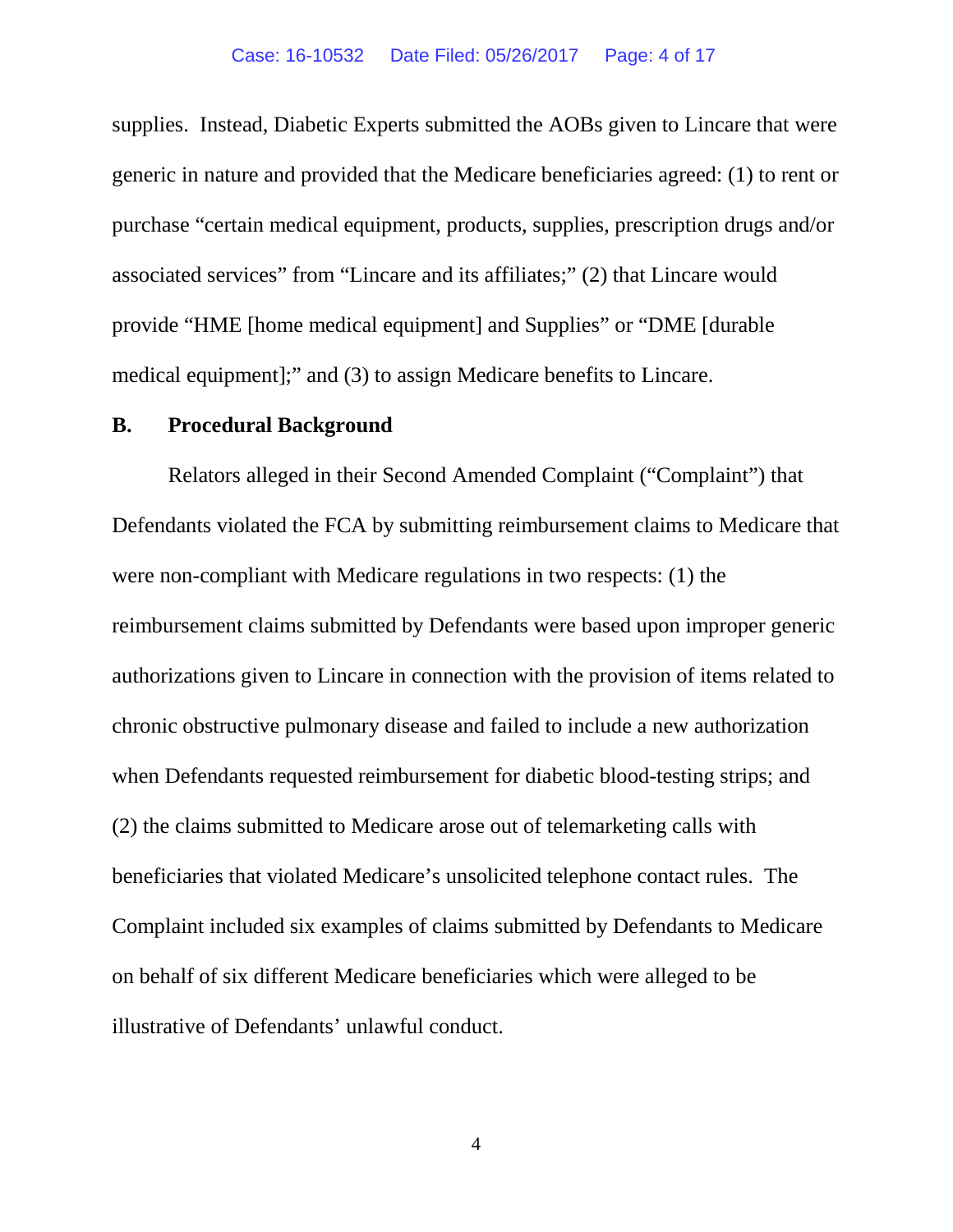Defendants moved for summary judgment. They contended that the claims filed on behalf of these exemplars complied with the applicable Medicare regulations and could not form the basis of any FCA claim. The district court issued an order on July 13, 2015 (the "July Summary Judgment Order"), granting Defendants' motion for summary judgment on the six exemplars, but recognized the possibility that its order may not be dispositive of the entire case. United States ex rel. Phalp v. Lincare Holdings, Inc., 116 F. Supp. 3d 1326, 1361 (S.D. Fla. 2015). Subsequently, Relators cited evidence of three additional exemplars which were alleged to be illustrative of Defendants' practice of unlawfully telemarketing Medicare beneficiaries. The district court issued a second order on January 11, 2016 (the "January Summary Judgment Order"), granting Defendants' motion for summary judgment on the three additional exemplars. United States ex rel. Phalp v. Lincare Holdings, Inc., No. 10-CV-21094, 2016 WL 3961840 (S.D. Fla. Jan. 11, 2016). Relators appeal portions of those two orders to this Court.

### **1. The July Summary Judgment Order**

The district court held that the evidence was insufficient to create a genuine issue of material fact with regard to scienter—that is, whether the defendants "knew or should have known that its policies or practices violated the applicable statutes and implementing regulations." The district court analyzed Relators' "best evidence" of scienter, which consisted of two emails. One dealt with an entirely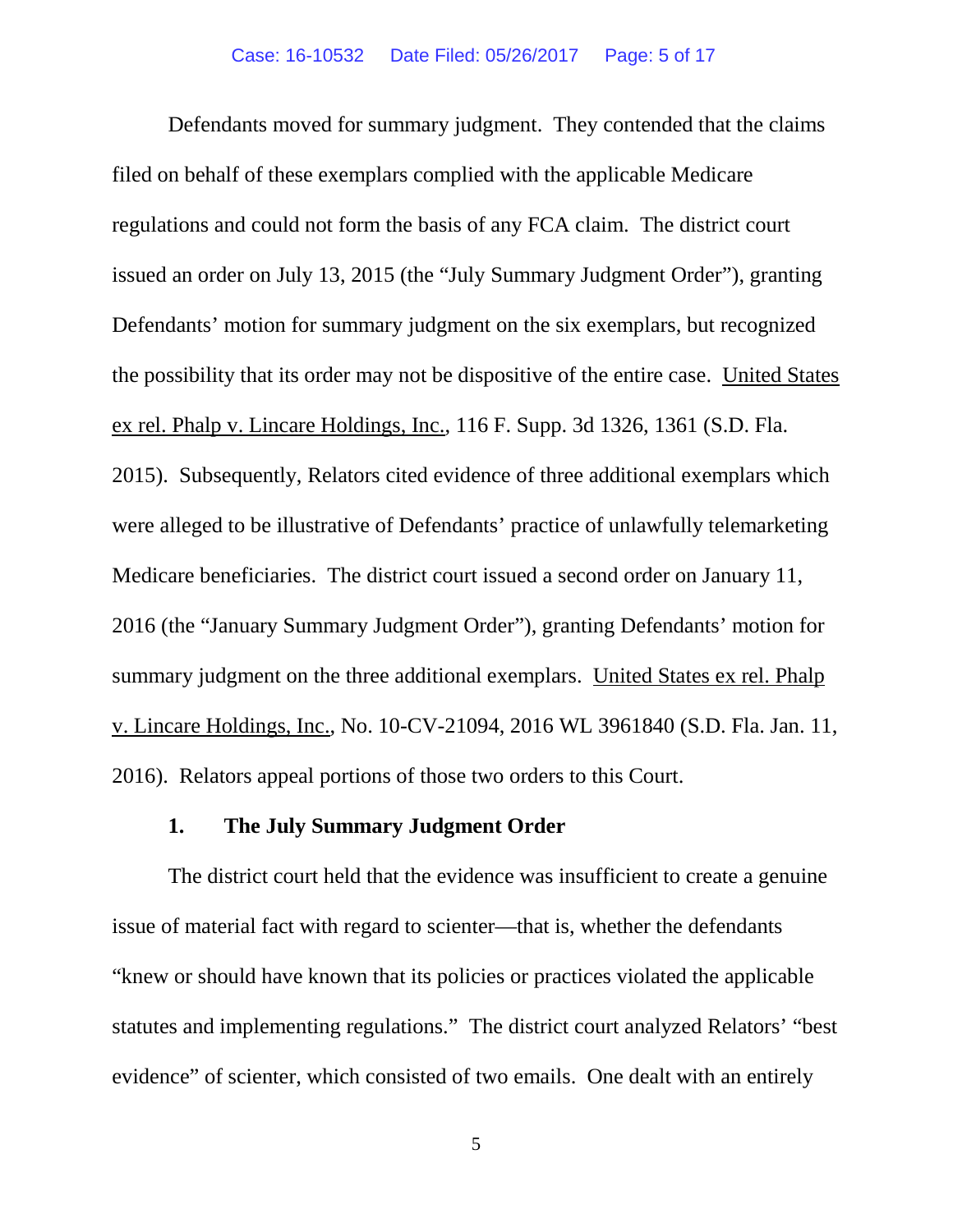different compliance issue. In the second email, Lincare personnel wrote that "they '[m]ay need to reconsider [their] process for Patient Agreements,'" but the email postdated the relevant transactions by several months. The court concluded that these two emails did not "allow a reasonable jury to conclude that Diabetic Experts knowingly submitted false claims."

Citing United States ex rel. Hixson v. Health Mgt. Sys., Inc., 613 F.3d 1186, 1191 (8th Cir. 2010), the district court stated that when a defendant claims that the governing law is ambiguous, "[t]o prevail under the False Claims Act, 'relators must show that there is no reasonable interpretation of the law that would make the allegedly false statement true.'" The district court expanded on this line of reasoning, stating that "a defendant's 'reasonable interpretation of any ambiguity inherent in the regulations belies the scienter necessary to establish a claim of fraud under the FCA.'" Based on this reasoning, as "an alternative and independent ground" for granting summary judgment in favor of Defendants,<sup>[3](#page-5-0)</sup> the court concluded "as a matter of law that, with regard to the six exemplars, no reasonable jury could find for Relators on the questions of whether Defendants submitted false claims or made or used false records with the requisite scienter."

<span id="page-5-0"></span><sup>&</sup>lt;sup>3</sup> The district court also made various findings concerning whether a new AOB was required to submit claims for diabetic testing strips and whether such strips should be classified as "supplies" or "equipment" under Medicare regulations. It is unnecessary for this Court to determine whether the district court's or Relators' interpretation of multiple provisions of the Medicare regulatory scheme is the correct one, given this Court's conclusion that Relators' evidence was insufficient to establish scienter under the FCA.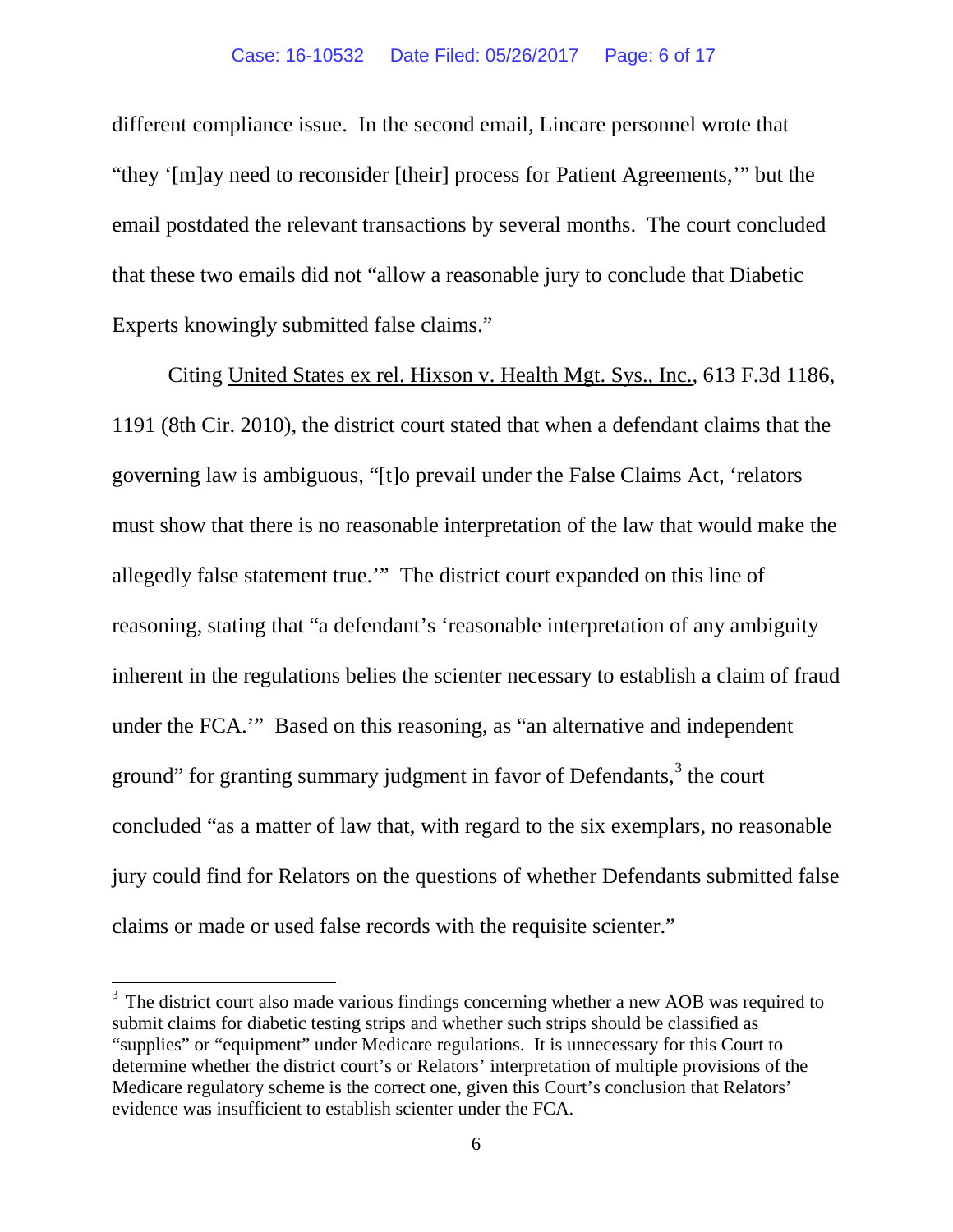### **2. The January Summary Judgment Order**

At the conclusion of the July 13 Summary Judgment Order, the district court invited the parties to submit a status report indicating what, if any, claims remained in the case. Relators supplemented the record with evidence of three additional exemplars, who were previous clients of Lincare's wholly owned subsidiaries, Med4Home and Reliant. Relators alleged that Diabetic Experts' telemarketing of these beneficiaries was in violation of Medicare's prescription against unsolicited telephone contact. See 42 U.S.C. § 1395 $m(a)(17)(A)$ . Relators argued that, unlike Diabetic Experts' relationship with Lincare, Med4Home and Reliant could not be considered the same supplier as Diabetic Experts for purposes of Medicare regulations.

On January 11, 2016, the district court entered its order granting summary judgment in favor of Defendants. The court found that the three additional exemplars presented by Relators fell within the exception to the anti-telemarketing prescription that applies where the beneficiary gives written permission to the Medicare supplier. See 42 C.F.R. § 424.57(c)(11)(i) ("The supplier must . . . agree not to contact a beneficiary by telephone when supplying a Medicare-covered item unless . . . [t]he individual has given written permission to the supplier to contact them by telephone concerning the furnishing of a Medicare-covered item that is to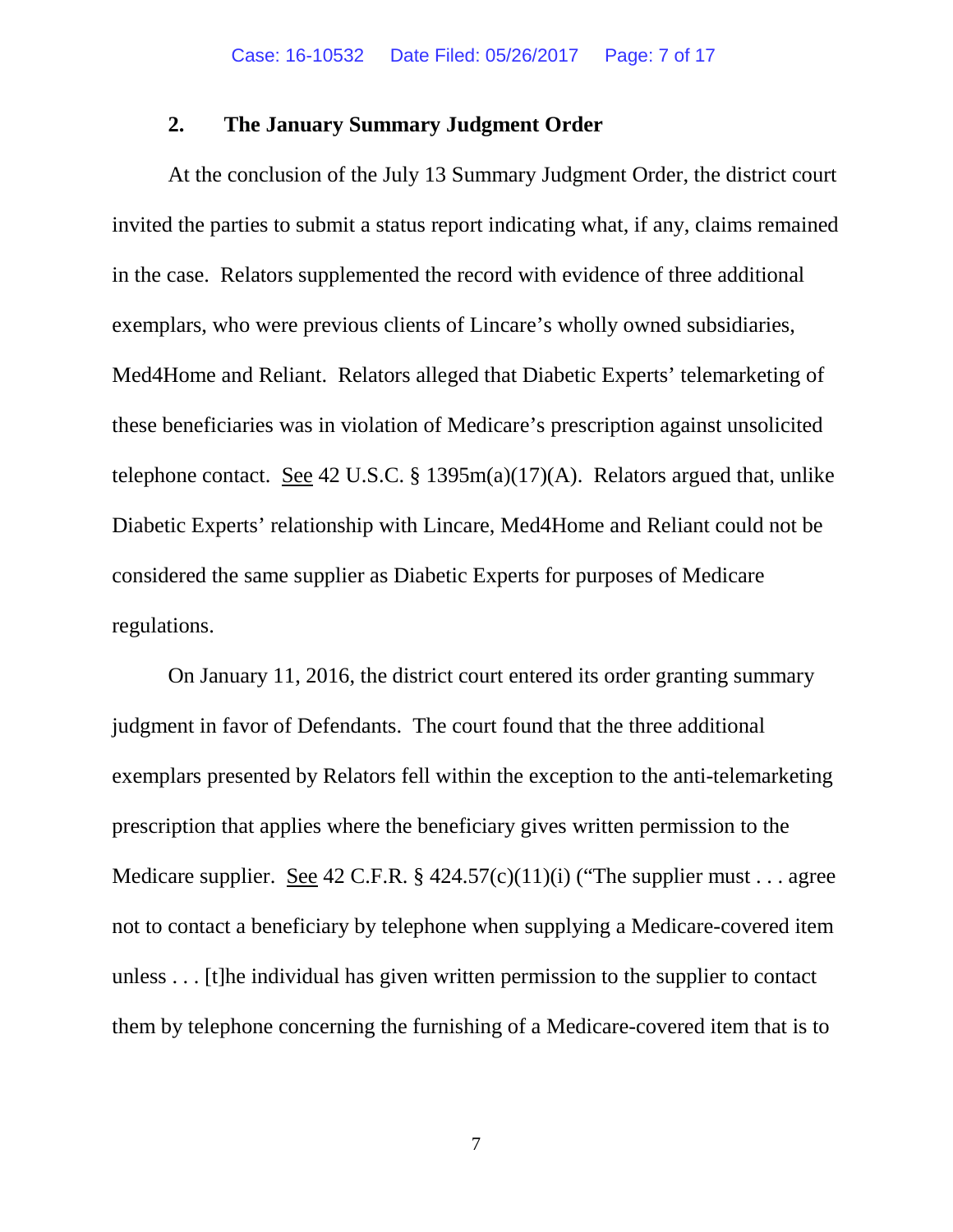be rented or purchased."). $4$  The court subsequently granted summary judgment for Defendants on Relators' remaining claims.

### **II. STANDARD OF REVIEW**

"We review a district court's grant of summary judgment *de novo*, viewing all of the facts in the record in the light most favorable to the non-movant." Haynes v. McCalla Raymer, LLC, 793 F.3d 1246, 1249 (11th Cir. 2015) (quotation and citation omitted). Summary judgment is appropriate "if the movant shows that there is no genuine dispute as to any material fact" such that "the movant is entitled to judgment as a matter of law." FED. R. CIV. P. 56(a).

"We review a district court's decision to rule on a summary-judgment motion before all discovery disputes have been resolved for abuse of discretion." Urquilla-Diaz v. Kaplan Univ., 780 F.3d 1039, 1050 (11th Cir. 2015) (citation omitted). In order to prevail on appeal, "a party must be able to show substantial harm to its case from the denial of its requests for additional discovery," Leigh v. Warner Bros., Inc., 212 F.3d 1210, 1219 (11th Cir. 2000), and that the party timely informed the district court of the outstanding discovery, Cowan v. J.C. Penney Co., Inc., 790 F.2d 1529, 1532 (11th Cir. 1986). Moreover, the party "must specifically demonstrate how postponement of a ruling on the motion [for summary judgment

<span id="page-7-0"></span> $4\text{ The court also rejected Relations' argument that even if their exemplars did not demonstrate}$ FCA violations, Relators could survive summary judgment based on facts known to them personally from their time as employees of Lincare affiliates. We agree with the district court that Relators' evidence failed to create a genuine dispute of material fact, and confine our discussion to Relators' exemplars.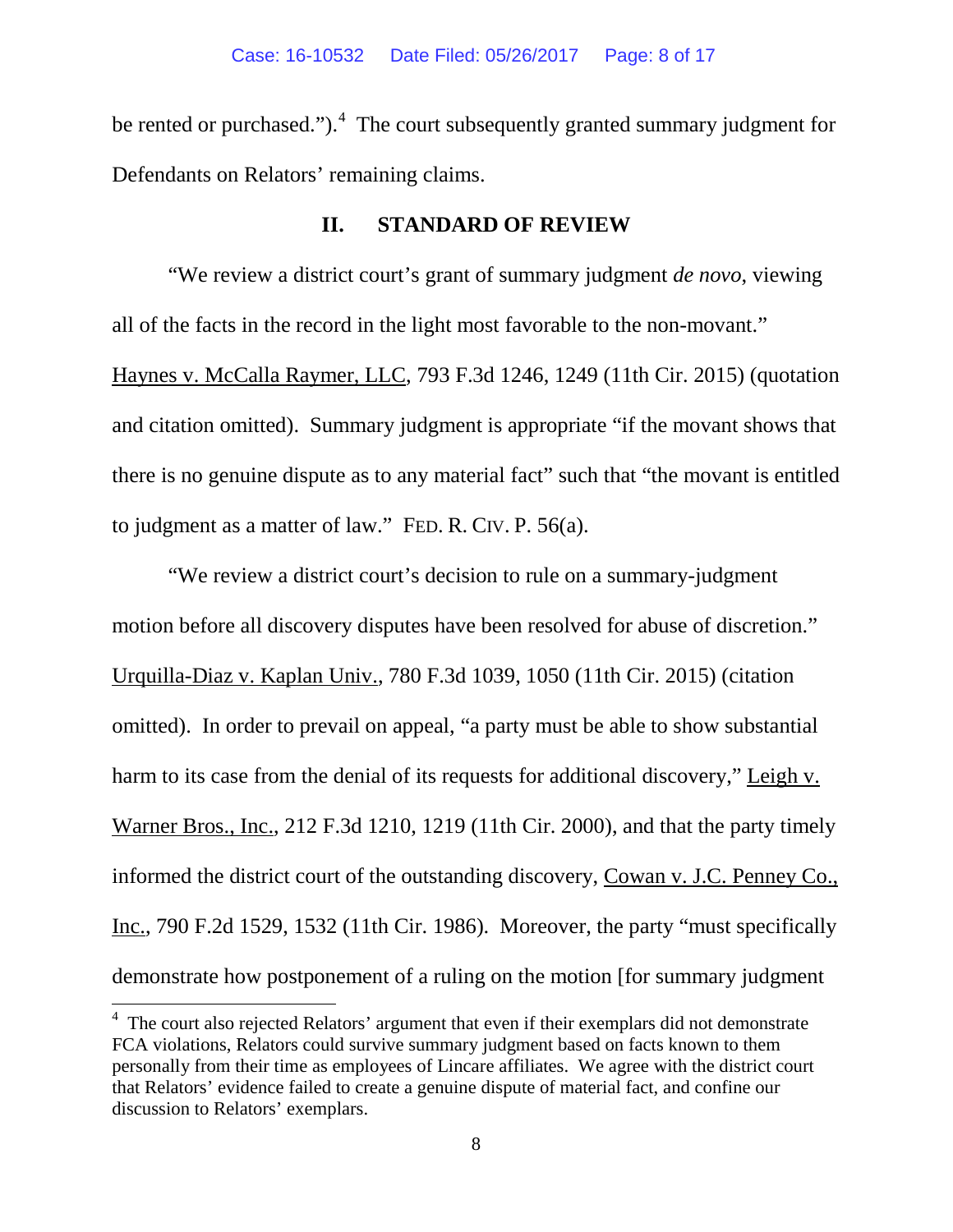would have] enable[d] him, by discovery or other means, to rebut the movant's showing of the absence of a genuine issue of fact." Reflectone, Inc. v. Farrand Optical Co., 862 F.2d 841, 843 (11th Cir. 1989) (quotation marks and citation omitted).

#### **III. DISCUSSION**

### **A. Relators Failed to Offer Evidence That Defendants Acted With the Requisite Scienter to Establish a Violation of the FCA.**

The FCA imposes liability on any person who "knowingly presents, or causes to be presented, a false or fraudulent claim for payment or approval; [or] knowingly makes, uses, or causes to be made or used, a false record or statement material to a false or fraudulent claim." 31 U.S.C.  $\S 3729(a)(1)(A-B)$ . The FCA authorizes private citizens to bring actions on behalf of the United States. Id. § 3730(b). Relators in this case brought claims under two subsections of the FCA,  $\S$  3729(a)(1)(A) and (B). To establish a cause of action under  $\S$  3729(a)(1)(A), a relator must prove three elements: (1) a false or fraudulent claim, (2) which was presented, or caused to be presented, for payment or approval, (3) with the knowledge that the claim was false. 31 U.S.C. § 3729(a)(1)(A). To prove a claim

<span id="page-8-0"></span><sup>5</sup> On May 20, 2009, Congress enacted the Fraud Enforcement and Recovery Act of 2009 ("FERA"), Pub. L. No. 111-21, 123 Stat. 1617 (2009), which amended the FCA and redesignated 31 U.S.C. § 3729(a)(1) as 31 U.S.C. § 3729(a)(1)(A) and 31 U.S.C. § 3729(a)(2) as 31 U.S.C. § 3729(a)(1)(B). We need not decide whether the earlier or amended version of the FCA is applicable because we conclude that the district court properly granted summary judgment to Defendants on Relators' claims based on the alleged violation of the Medicare regulations under either version of the statute. Moreover, the 2009 amendment does not materially affect the issues on appeal.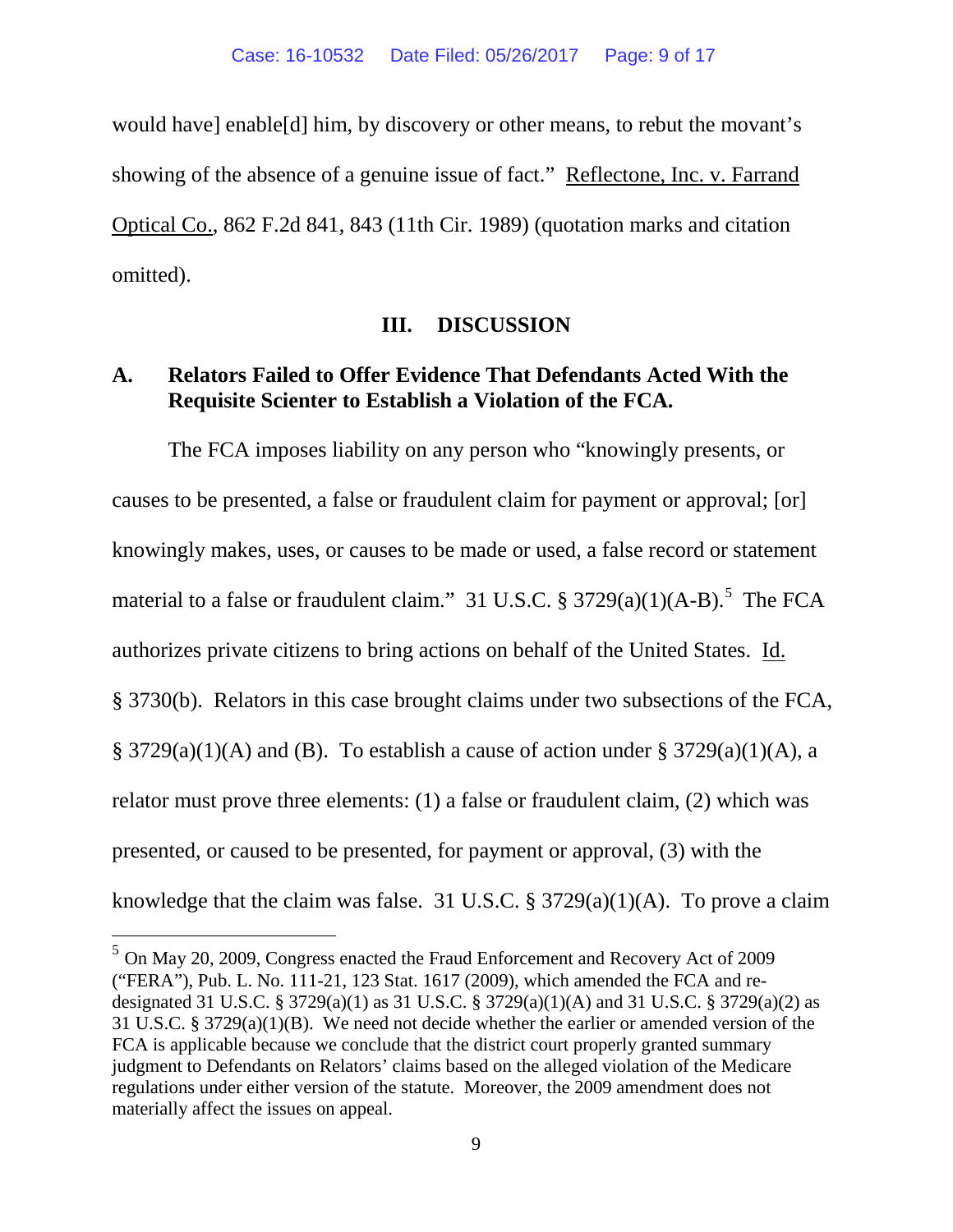under § 3729(a)(1)(B), a relator must show that: (1) the defendant made (or caused to be made) a false statement, (2) the defendant knew it to be false, and (3) the statement was material to a false claim. 31 U.S.C. § 3729(a)(1)(B).

In this case, Relators' theory of FCA liability is a "false certification theory," whereby Defendants are alleged to have falsely certified that they "complied with a [Medicare] statute or regulation the compliance with which is a condition for Government payment." United States v. Amin Radiology, No. 5:10- CV-583-Oc-PRL, 2015 WL 403221, at \*3 (M.D. Fla. Jan. 28, 2015) (quotation and citation omitted)), aff'd sub nom. U.S. ex rel. Florida v. Amin Radiology, 649 F. App'x 725 (11th Cir. 2016). This case is not one in which the plaintiff seeks to enforce Medicare regulations, but is a lawsuit brought under and governed by the FCA. U.S. ex rel. Clausen, 290 F.3d at 1311 ("The False Claims Act does not create liability merely for a health care provider's disregard of Government regulations or improper internal policies unless, as a result of such acts, the provider knowingly asks the Government to pay amounts it does not owe.") (citation omitted). Accordingly, the "fact that there may have been a violation of the laws governing Medicare . . . is not enough, standing alone, to sustain a cause of action under the False Claims Act." Amin Radiology, 2015 WL 403221, at \*3 n.3; see also Hopper v. Solvay Pharm., Inc., 588 F.3d 1318, 1328 (11th Cir. 2009) (concluding that "[i]mproper practices standing alone are insufficient to state a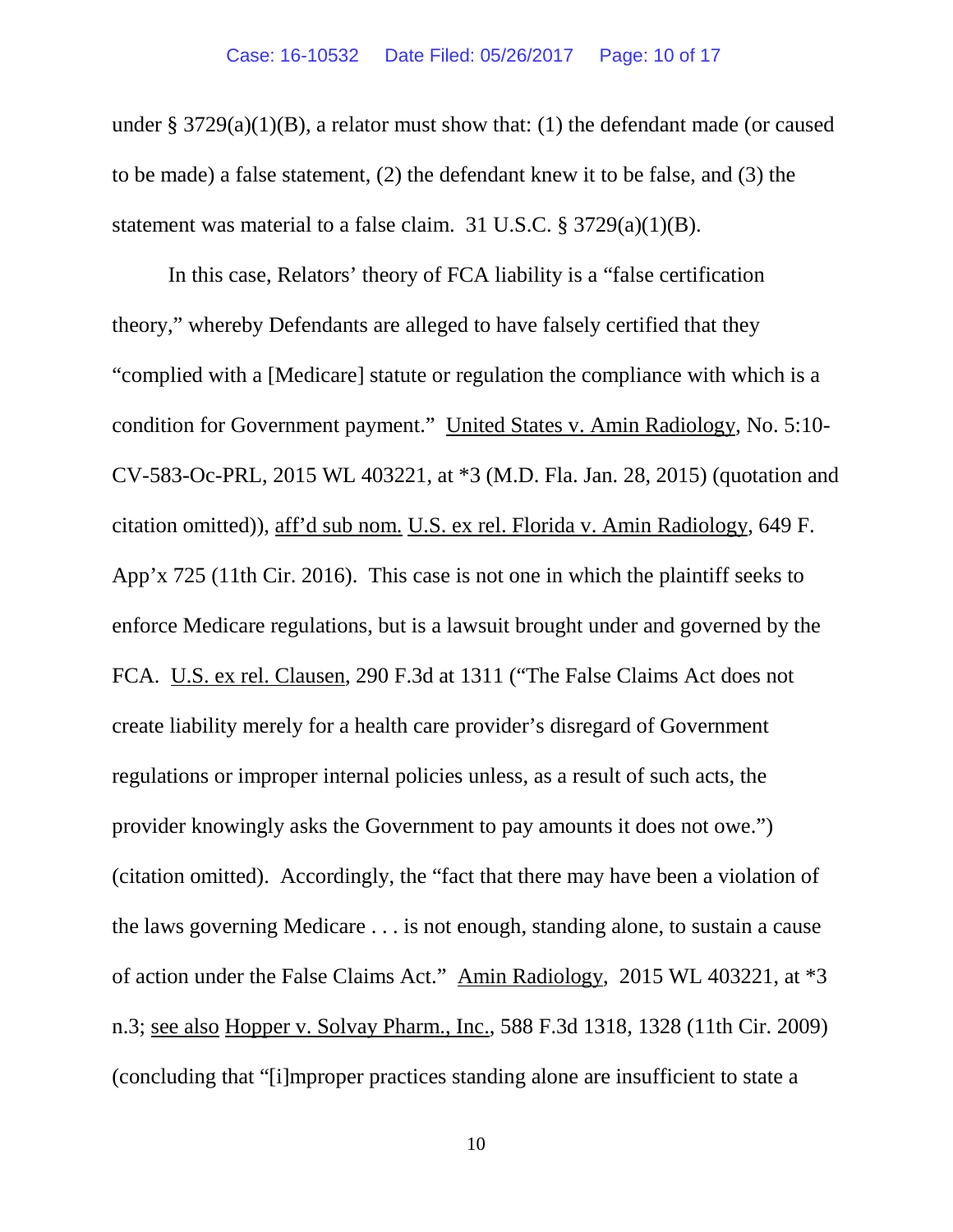claim under either § 3729(a)(1) or (a)(2) absent allegations that a specific fraudulent claim was in fact submitted to the government.").

The FCA imposes liability on any person who "knowingly presents, or causes to be presented, a false or fraudulent claim for payment or approval; [or] knowingly makes, uses, or causes to be made or used, a false record or statement material to a false or fraudulent claim." 31 U.S.C. § 3729(a)(1)(A-B). With regard to scienter, a relator must show that the defendant acted "knowingly," which the FCA defines as either "actual knowledge," "deliberate ignorance," or "reckless disregard." 31 U.S.C. § 3729(b). "Congress added the 'reckless disregard' provision to the FCA in 1986" in order "to ensure that 'knowingly' captured the 'ostrich' type situation whether an individual has 'buried his head in the sand' and failed to make simple inquiries which would alert him that false claims are being submitted." Urquilla-Diaz, 780 F.3d at 1058 (internal quotations partially omitted) (quoting S. REP. 99-345, at 21, reprinted in 1986 U.S.C.C.A.N. 5266, 5288)). "Although proof of a specific intent to defraud is not required, the statute's language makes plain that liability does not attach to innocent mistakes or simple negligence." Id. (citation and quotation omitted).

Liability attaches to only those who act in gross negligence—those who fail to make such inquiry as would be reasonable and prudent to conduct under the circumstances. In other words, Congress did not intend to turn the False Claims Act, a law designed to punish and deter fraud, into a vehicle either punishing honest mistakes or incorrect claims submitted through mere negligence or imposing a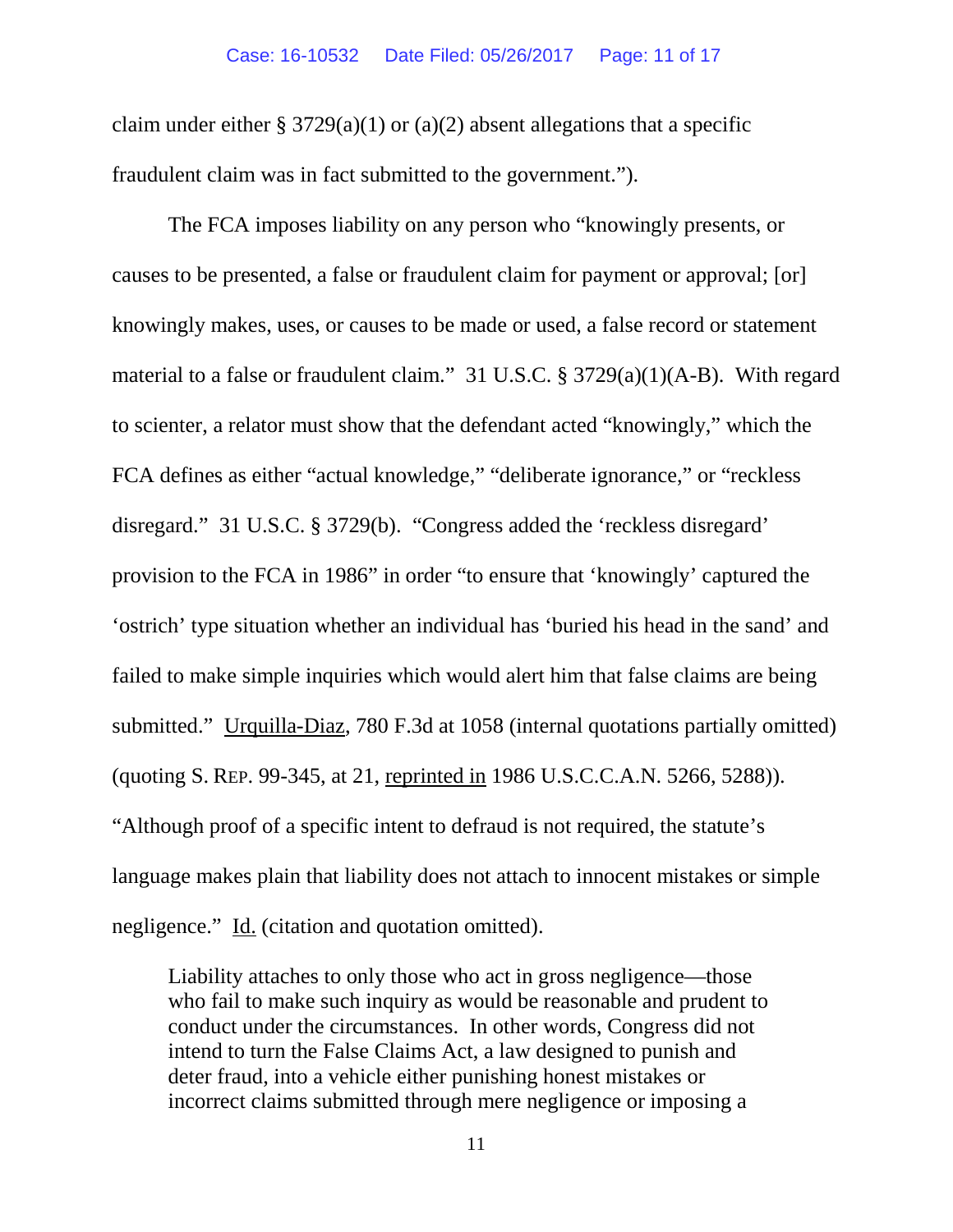burdensome obligation on government contractors rather than a limited duty to inquire.

Id. (internal punctuation, quotation, and citations omitted).

In the July Summary Judgment Order with regard to the initial six exemplars, the district court concluded that Relators failed to produce sufficient evidence that Defendant submitted false claims with the requisite level of scienter because "a defendant's reasonable interpretation of any ambiguity inherent in the regulations belies the scienter necessary to establish a claim of fraud under the FCA." The district court's conclusion that a finding of scienter can be precluded by a defendant's identification of a reasonable interpretation of an ambiguous regulation that would have permitted its conduct is erroneous. Although ambiguity may be relevant to the scienter analysis, it does not foreclose a finding of scienter. Instead, a court must determine whether the defendant actually knew or should have known that its conduct violated a regulation in light of any ambiguity at the time of the alleged violation. See United States v. R&F Props. of Lake Cty., Inc., 433 F.3d 1349, 1358 (11th Cir. 2005) (finding a question of fact as to the defendants' understanding of a regulation precluded summary judgment despite ambiguity in the regulation).

Furthermore, under the district court's legal interpretation, a defendant could avoid liability by relying on a "reasonable" interpretation of an ambiguous regulation manufactured *post hoc*, despite having actual knowledge of a different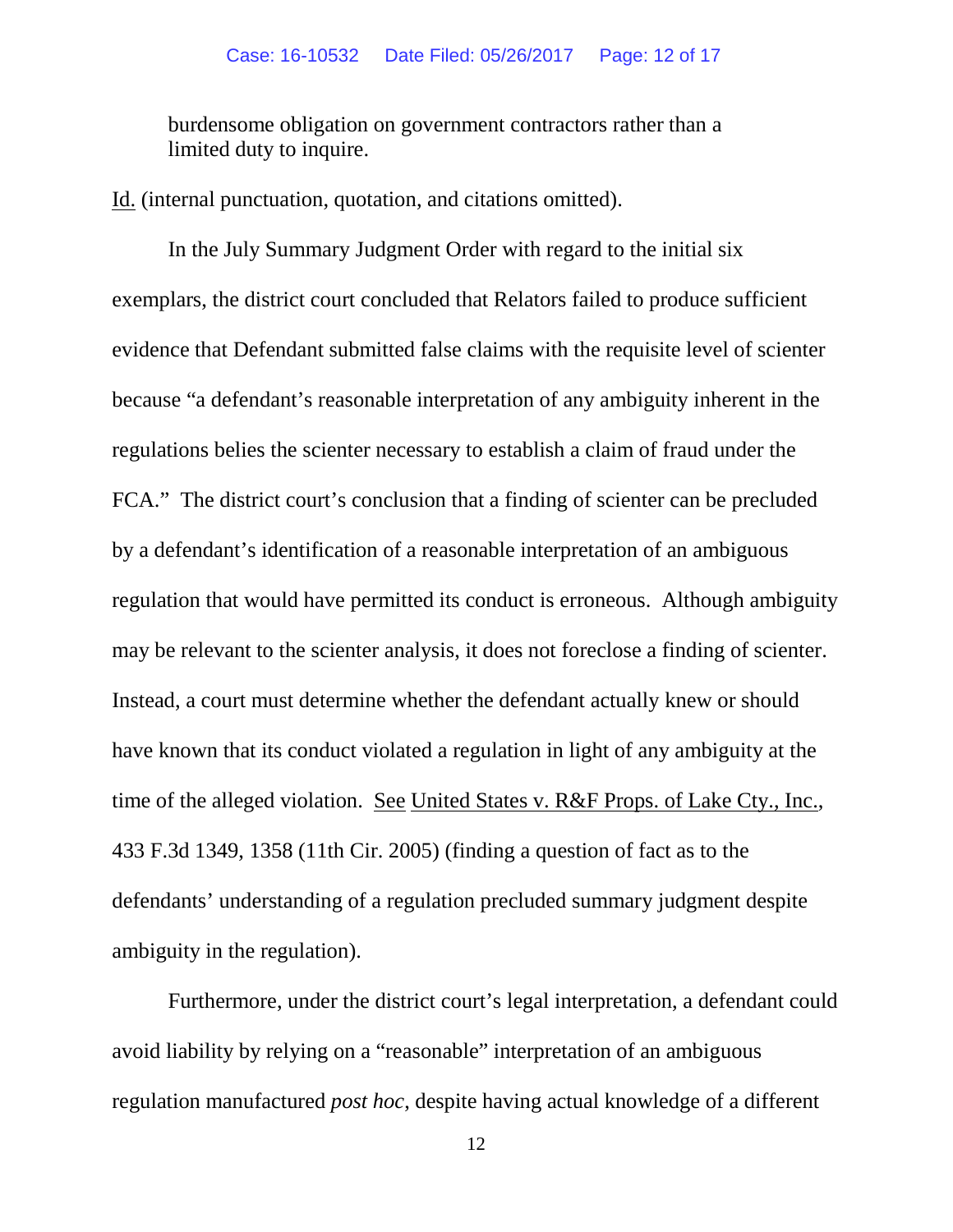authoritative interpretation. However, scienter is not determined by the ambiguity of a regulation, and can exist even if a defendant's interpretation is reasonable. See United States ex rel. Minn. Ass'n of Nurse Anesthetists v. Allina Health Sys. Corp., 276 F.3d 1032, 1053-54 (8th Cir. 2002) (holding that scienter is established if a defendant knowingly disregards the proper interpretation of an ambiguous regulation); see also S. REP. 99-345, at 6-7 (1986), reprinted in 1986 U.S.C.C.A.N. 5266, 5271-72 (clarifying that instead of an actual knowledge standard, the Senate Judiciary Committee intended to adopt a standard which recognizes "that those doing business with the Government have an obligation to make a limited inquiry to ensure the claims they submit are accurate.").

Applying the correct standard, this Court finds that Relators failed to present sufficient evidence of scienter to defeat Defendants' motion for summary judgment. As explained above, Relators' "best evidence" of scienter consisted of two emails: one dealt with an entirely different compliance issue and the other postdated the relevant transactions by several months. The district court correctly concluded that neither email would permit "a reasonable jury to conclude that Diabetic Experts knowingly submitted false claims."

Relators have not identified any error in this analysis and instead have emphasized evidence of an email exchange from November 2008 between Lincare employees inquiring whether Lincare could share AOBs with Diabetic Experts.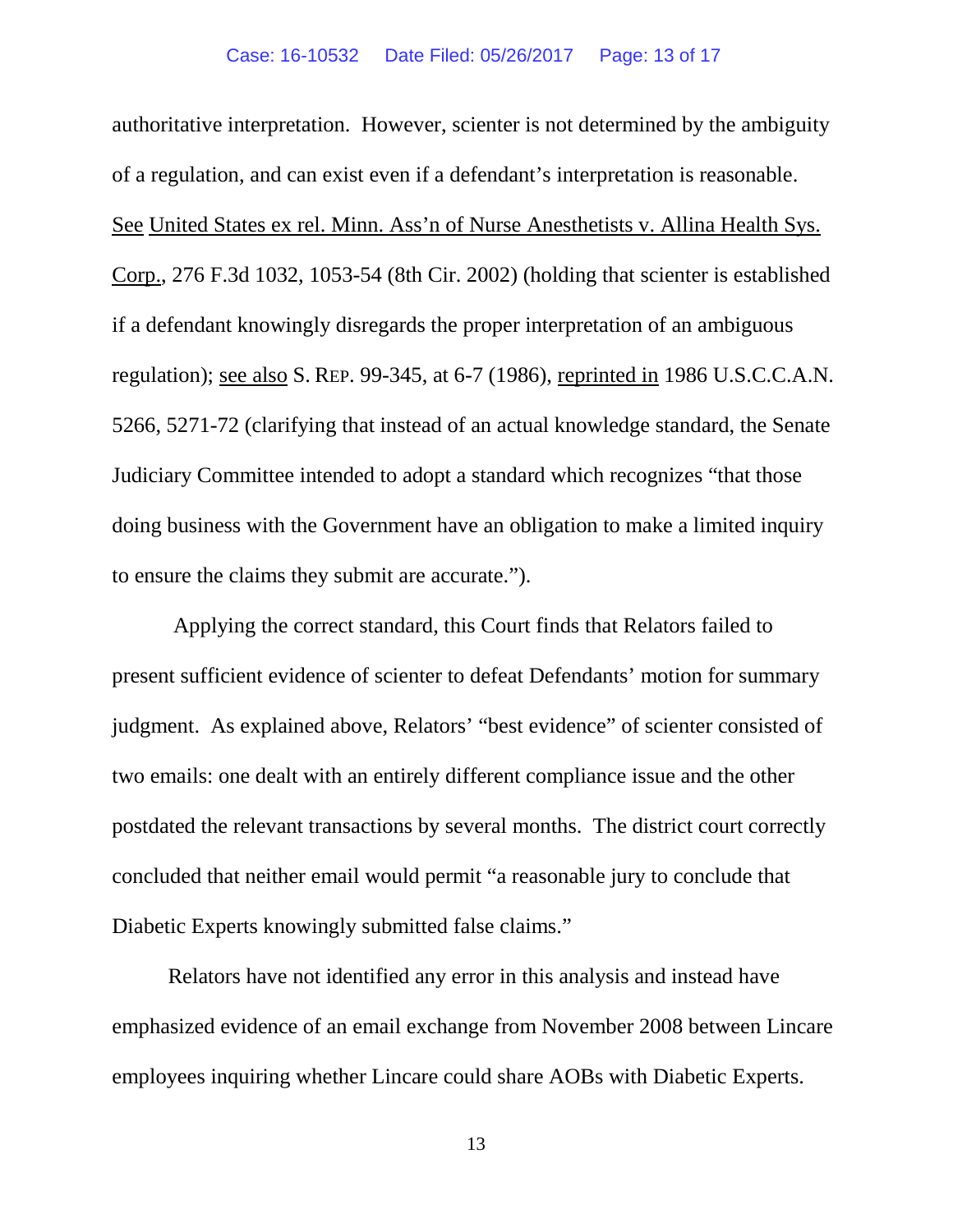There is nothing about this exchange, which merely discussed Defendants' thenexisting policy, to suggest that any of Defendants' employees believed or had reason to believe they were violating Medicare regulations.

Relators also argue that the plain language of 42 C.F.R. § 424.36(a) and the 2008 amendments thereto constituted notice to Defendants that any authorization should have included the specific service being provided and, as such, establish the requisite scienter in this case. There is nothing in the plain language of 42 C.F.R. § 424.36(a) that would put Defendants on notice that Diabetic Experts' use of AOBs given to Lincare were not compliant with Medicare regulations.

Accordingly, the district court did not err in concluding that summary judgment to Defendants was appropriate because Relators did not provide sufficient evidence of scienter.

## **B. The District Court Did Not Err in Concluding That Defendants' Telemarketing Practice Did Not Violate Medicare's Prohibition on Unsolicited Telephone Contacts.**

Medicare regulations prohibit a supplier from contacting a Medicare

beneficiary by phone unless one of the following three exceptions applies:

(i) The individual has given written permission to the supplier to contact them by telephone concerning the furnishing of a Medicarecovered item that is to be rented or purchased.

(ii) The supplier has furnished a Medicare-covered item to the individual and the supplier is contacting the individual to coordinate the delivery of the item.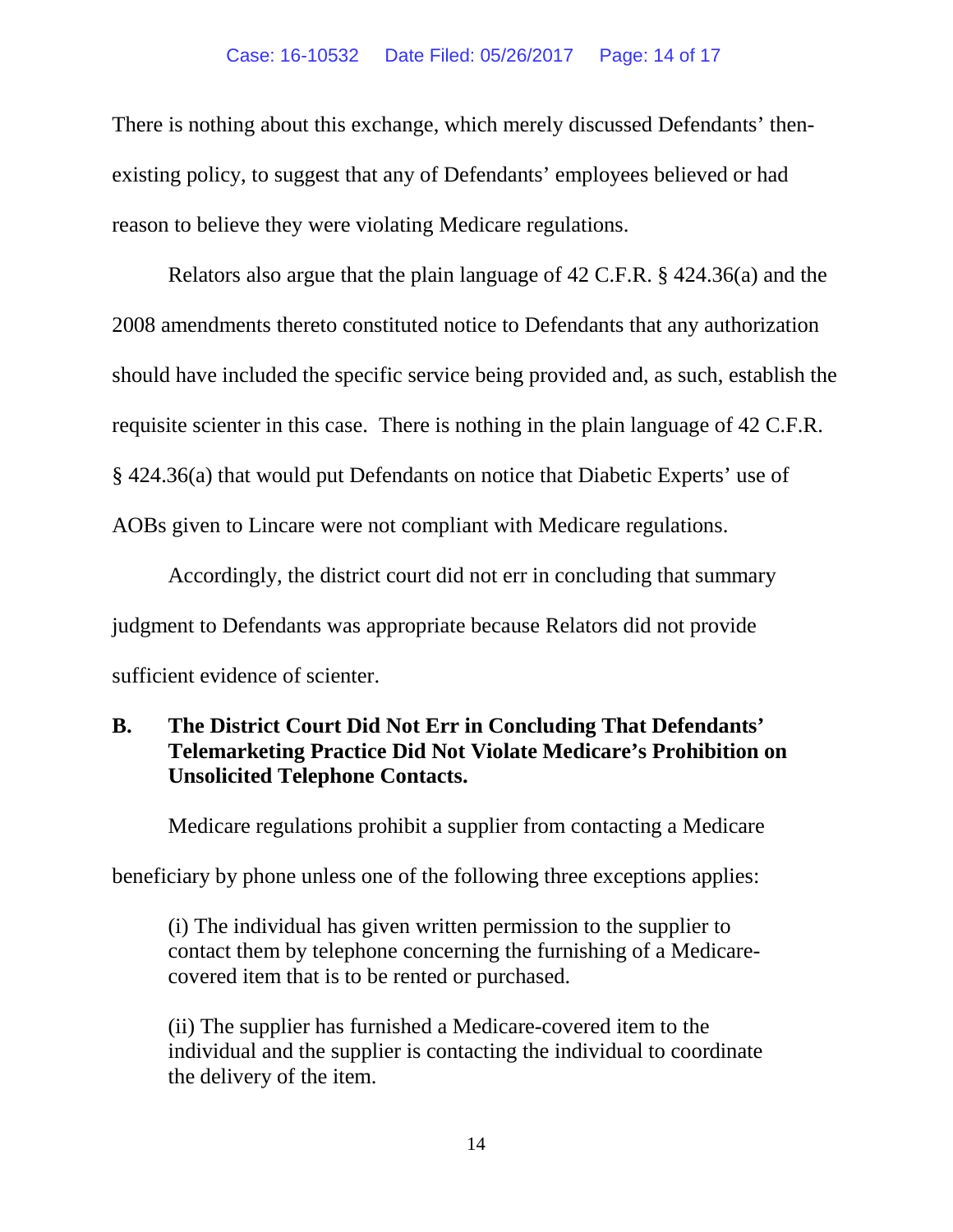(iii) If the contact concerns the furnishing of a Medicare-covered item other than a covered item already furnished to the individual, the supplier has furnished at least one covered item to the individual during the 15-month period preceding the date on which the supplier makes such contact.

#### 42 C.F.R. § 424.57(c)(11).

In its July Summary Judgment Order, the district court found that Lincare sold durable medical equipment covered by the Medicare regulations to the six exemplar beneficiaries within the fifteen months leading up the calls in question made by Diabetic Experts. Based on this fact, the district court correctly found that the calls made by Diabetic Experts fell squarely within the third exception to Medicare's prescription against making unsolicited telephone contact, which permits calls to beneficiaries "[i]f the contact concerns the furnishing of a Medicare-covered item other than a covered item already furnished to the individual, [and] the supplier has furnished at least one covered item to the individual during the 15-month period preceding the date on which the supplier makes such contact." 42 C.F.R. § 424.57(c)(11)(iii).

With regard to the three additional exemplars at issue in the January Summary Judgment Order, the district court found that "each of the New Exemplars contains consent to contact by 'supplier and its affiliates.'" The district court correctly concluded that these consents meant that the calls placed by Defendants fell within the first exception to the proscription on telemarketing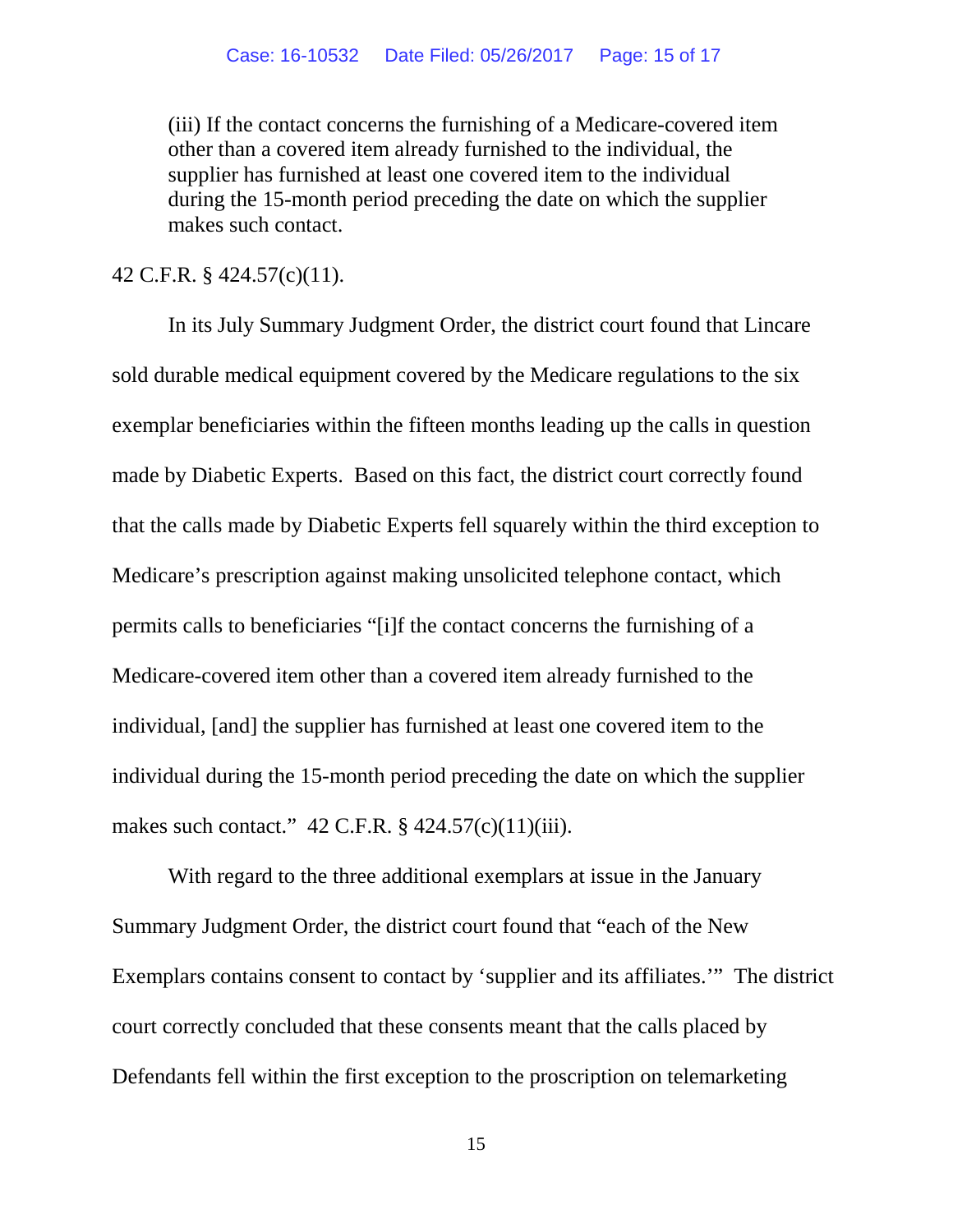beneficiaries where the beneficiary gives written permission to the Medicare supplier.<sup>[6](#page-15-0)</sup> 42 C.F.R. § 424.57(c)(11)(i).

Relators have not presented any argument that requires this Court to disturb the lower court's ruling. Relators' contention that there was evidence that the first six exemplars did not consent to being contacted misses the import of the district court's July Summary Judgment Order, which relied upon the third, instead of the first, exception to  $\S$  424.57(c)(11).

Additionally, the Court finds without merit Relators' assertion that the district court abused its discretion in denying discovery on the "no consent" AOBs and by ruling on Defendants' summary judgment motion while Relators had a pending motion related to the discovery. The record reveals that any pending discovery requests related to damages and there is no indication that the information sought would have had any bearing on the outcome of the district court's ruling. See Relators' Mot. for Leave to File Suppl. to Mot. for Partial Summ. J. (indicating that pending discovery motion was limited to damages discovery).

<span id="page-15-0"></span><sup>&</sup>lt;sup>6</sup> Specifically, the district court correctly found "that Diabetic Experts' practice of calling customers of its affiliate who had consented to contact by affiliates as represented by the New Exemplars are not violations of the statute that could create an objectively false claim when presented to the government."